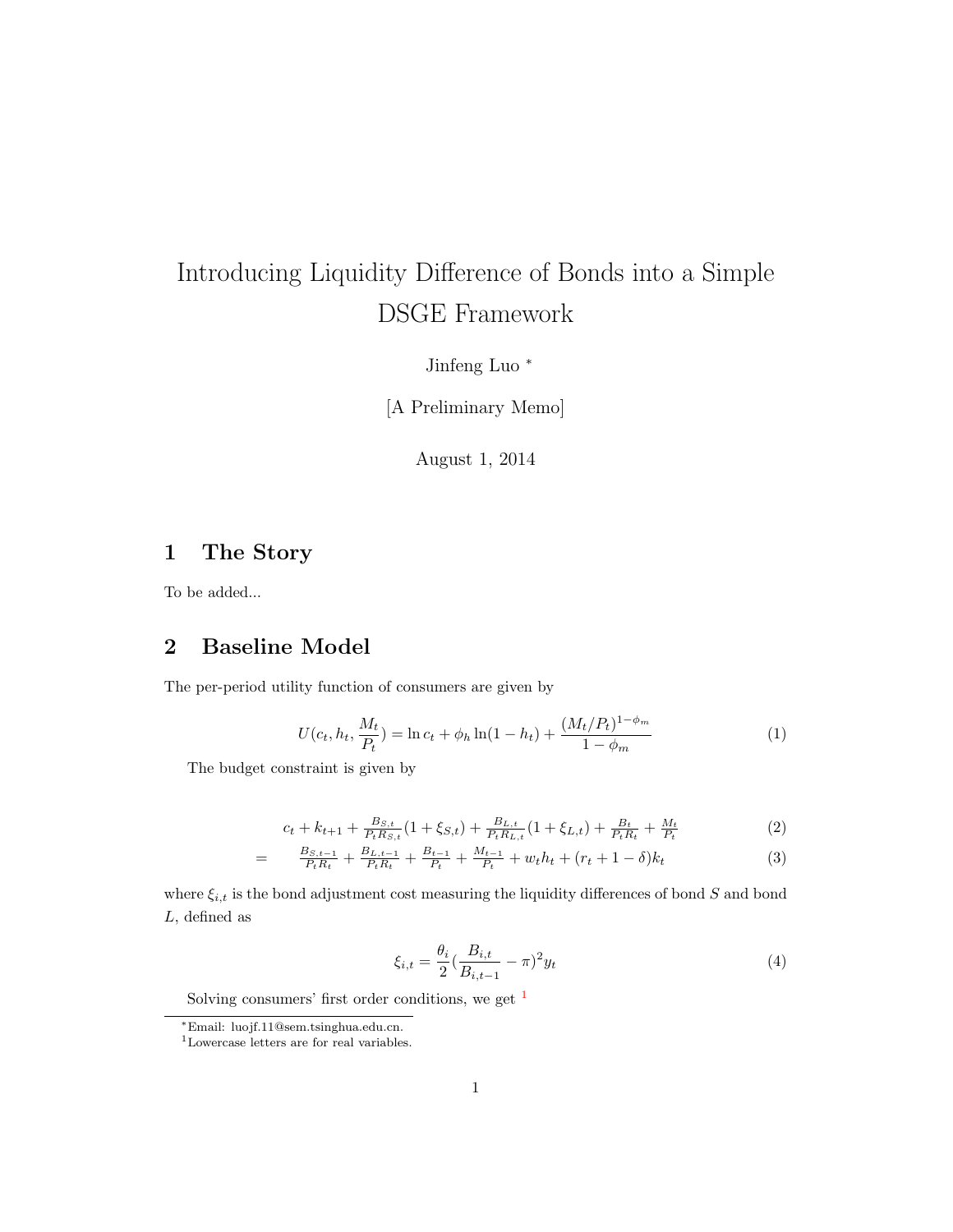$$
m_t^{-\phi_m}\pi_t = \lambda_t \pi_t - \beta \lambda_{t+1} \tag{5}
$$

$$
\lambda_t = \beta \lambda_{t+1} (r_{t+1} + 1 - \delta) \tag{6}
$$

$$
\lambda_t = \frac{1}{c_t} \tag{7}
$$

$$
\lambda_t \pi_{t+1} = \beta \lambda_{t+1} R_t \tag{8}
$$

$$
\lambda_t \pi_{t+1} \left( \frac{1+\xi_{S,t}}{R_{S,t}} + \frac{\theta_S}{R_{S,t}} Q_{S,t} \right) = \beta \lambda_{t+1} \left( \frac{1}{R_{t+1}} - \frac{\theta_S}{R_{S,t}} \frac{b_{S,t+1}}{b_{S,t}} Q_{S,t+1} \pi_{t+1} \right) \tag{9}
$$

$$
\lambda_t \pi_{t+1} \left( \frac{1 + \xi_{L,t}}{R_{L,t}} + \frac{\theta_S}{R_{L,t}} Q_{S,t} \right) = \beta \lambda_{t+1} \left( \frac{1}{R_{t+1}} - \frac{\theta_L}{R_{L,t}} \frac{b_{L,t+1}}{b_{L,t}} Q_{S,t+1} \pi_{t+1} \right) \tag{10}
$$

where  $Q_{i,t} = \frac{b_{i,t}}{b_{i,t}}$  $\frac{b_{i,t}}{b_{i,t-1}} \pi_t(\frac{b_{i,t}}{b_{i,t-1}}$  $\frac{b_{i,t}}{b_{i,t-1}}\pi_t - \pi$ . Firms' FOCs link factor price and factors' marginal product

$$
w_t = (1 - \alpha) \frac{y_t}{h_t} \tag{11}
$$

$$
r_t = \alpha \frac{y_t}{k_t} \tag{12}
$$

The production function is standard Cobb-Douglas

$$
y_t = A_t k_t^{\alpha} h_t^{1-\alpha} \tag{13}
$$

And market clearing condition closes the model

$$
c_t + k_{t+1} - (1 - \delta)k_t = y_t - \frac{b_S}{R_{S,t}} \xi_{S,t} - \frac{b_L}{R_{L,t}} \xi_{L,t}
$$
\n(14)

Monetary policy is introduced via a Taylor Rule and a OMO operation of bonds

$$
\frac{R_t}{R} = \left(\frac{\pi_t}{\pi}\right)^{\rho_\pi} \left(\frac{y_t}{y}\right)^{\rho_y} e^{\epsilon_R} \tag{15}
$$

$$
\frac{m_t}{m_{t-1}} = (\frac{b_{S,t}}{b_{S,t-1}})^{-\eta_S} e^{\epsilon_S}
$$
\n(16)

$$
\frac{m_t}{m_{t-1}} = (\frac{b_{L,t}}{b_{L,t-1}})^{-\eta_L} e^{\epsilon_L} \tag{17}
$$

(5) - (17) characterize the dynamic system of the model.

#### 3 Steady State

First calibrate  $\pi$ ,  $b_S$  and  $b_L$ , then the steady state of the model is given by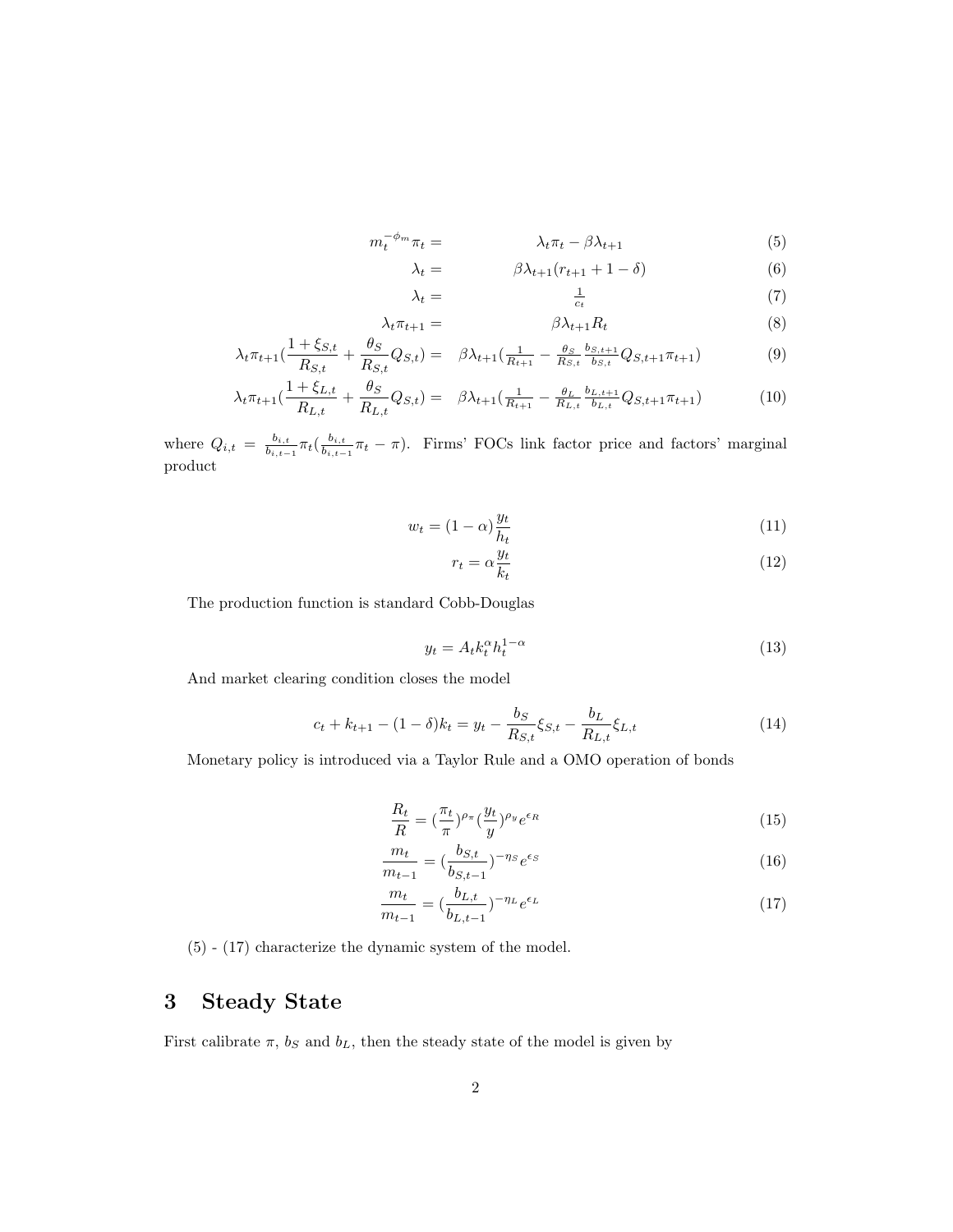$$
\frac{k}{y} = \frac{\alpha \beta}{1 - \beta(1 - \delta)}\tag{18}
$$

$$
\frac{c}{y} = 1 - \delta \frac{k}{y} \tag{19}
$$

$$
h = \frac{1}{1 + \frac{\phi_h}{1 - \alpha} \frac{c}{y}}\tag{20}
$$

$$
y = h(\frac{k}{y})^{\left(\frac{\alpha}{1-\alpha}\right)}\tag{21}
$$

$$
R = \frac{\pi}{\beta} \tag{22}
$$

$$
m = \left(\frac{\pi - \beta}{\pi c}\right)^{-\frac{1}{\phi_m}}
$$
\n<sup>(23)</sup>

$$
R_S = R_L = \frac{\pi R}{\beta} \tag{24}
$$

Log-linearizing around this steady state, we could obtain the state space representation of the model.

## 4 Two Sector Model

In this section we extend the baseline model to a two sector setting. Assume there are two types of consumers (investors)  $\{A, B\}$ , with different combinations of bond adjustment cost.

Consumers' FOCs become

$$
m_t^{A^{-\phi_m}} \pi_t = \lambda_t^A \pi_t - \beta \lambda_{t+1}^A \tag{25}
$$

$$
\lambda_t^A = \beta \lambda_{t+1}^A (r_{t+1} + 1 - \delta) \tag{26}
$$

$$
\lambda_t^A = \frac{1}{c_t^A} \tag{27}
$$

$$
\phi_h \frac{1}{1 - h_t^A} = \qquad \qquad w_t \lambda_t^A \tag{28}
$$

$$
\lambda_t^A \pi_{t+1} = \beta \lambda_{t+1}^A R_t \tag{29}
$$

$$
\lambda_t^A \pi_{t+1} \left( \frac{1 + \xi_{S,t}^A}{R_{S,t}} + \frac{\theta_S^A}{R_{S,t}} Q_{S,t}^A \right) = \beta \lambda_{t+1}^A \left( \frac{1}{R_{t+1}} - \frac{\theta_S^A}{R_{S,t}} \frac{b_{S,t+1}^A}{b_{S,t}^A} Q_{S,t+1}^A \pi_{t+1} \right) \tag{30}
$$

$$
\lambda_t^A \pi_{t+1} \left( \frac{1 + \xi_{L,t}^A}{R_{L,t}} + \frac{\theta_S^A}{R_{L,t}} Q_{S,t}^A \right) = \beta \lambda_{t+1}^A \left( \frac{1}{R_{t+1}} - \frac{\theta_L^A}{R_{L,t}} \frac{b_{L,t+1}^A}{b_{L,t}^A} Q_{S,t+1}^A \pi_{t+1} \right) \tag{31}
$$

And the same for type B. In total consumers' FOCs give 14 equations. (11) - (17) are exactly the same, and give 7 equations. Finally we have 6 aggreagtion equations.